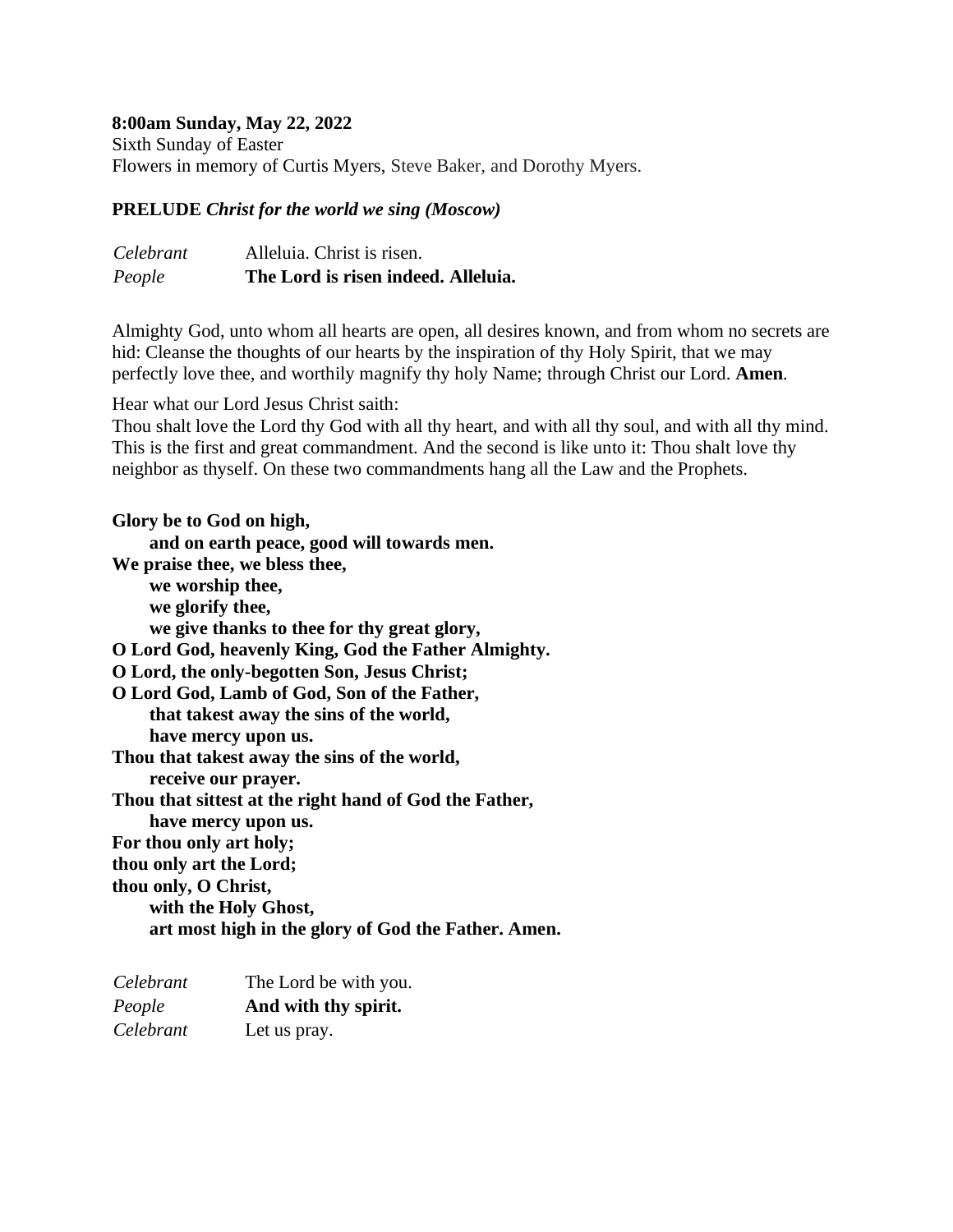O God, who hast prepared for those who love thee such good things as pass man's understanding: Pour into our hearts such love toward thee, that we, loving thee in all things and above all things, may obtain thy promises, which exceed all that we can desire; through Jesus Christ our Lord, who liveth and reigneth with thee and the Holy Spirit, one God, for ever and ever. **Amen**.

# **The Lessons**

# **READING: Revelation 21:10, 22--22:5**

A Reading from the Revelation of John.

<sup>10</sup>In the spirit [the angel] carried me away to a great, high mountain and showed me the holy city Jerusalem coming down out of heaven from God.

 $^{22}I$  saw no temple in the city, for its temple is the Lord God the Almighty and the Lamb.  $^{23}$ And the city has no need of sun or moon to shine on it, for the glory of God is its light, and its lamp is the Lamb. 24The nations will walk by its light, and the kings of the earth will bring their glory into it. 25Its gates will never be shut by day—and there will be no night there. 26People will bring into it the glory and the honor of the nations. <sup>27</sup>But nothing unclean will enter it, nor anyone who practices abomination or falsehood, but only those who are written in the Lamb's book of life.

<sup>22:1</sup>Then the angel showed me the river of the water of life, bright as crystal, flowing from the throne of God and of the Lamb<sup>2</sup> through the middle of the street of the city. On either side of the river is the tree of life with its twelve kinds of fruit, producing its fruit each month; and the leaves of the tree are for the healing of the nations. 3Nothing accursed will be found there any more. But the throne of God and of the Lamb will be in it, and his servants will worship him; <sup>4</sup>they will see his face, and his name will be on their foreheads. <sup>5</sup>And there will be no more night; they need no light of lamp or sun, for the Lord God will be their light, and they will reign forever and ever.

*Reader* The Word of the Lord. *People* **Thanks be to God.**

# **Psalm 67**

<sup>1</sup>May God be merciful to us and bless us, \* show us the light of his countenance and come to us.

# **<sup>2</sup>Let your ways be known upon earth, \***

### **your saving health among all nations.**

<sup>3</sup>Let the peoples praise you, O God; \* let all the peoples praise you.

**<sup>4</sup>Let the nations be glad and sing for joy, \* for you judge the peoples with equity and guide all the nations upon earth.**

- <sup>5</sup>Let the peoples praise you, O God; \* let all the peoples praise you.
- **<sup>6</sup>The earth has brought forth her increase; \* may God, our own God, give us his blessing.**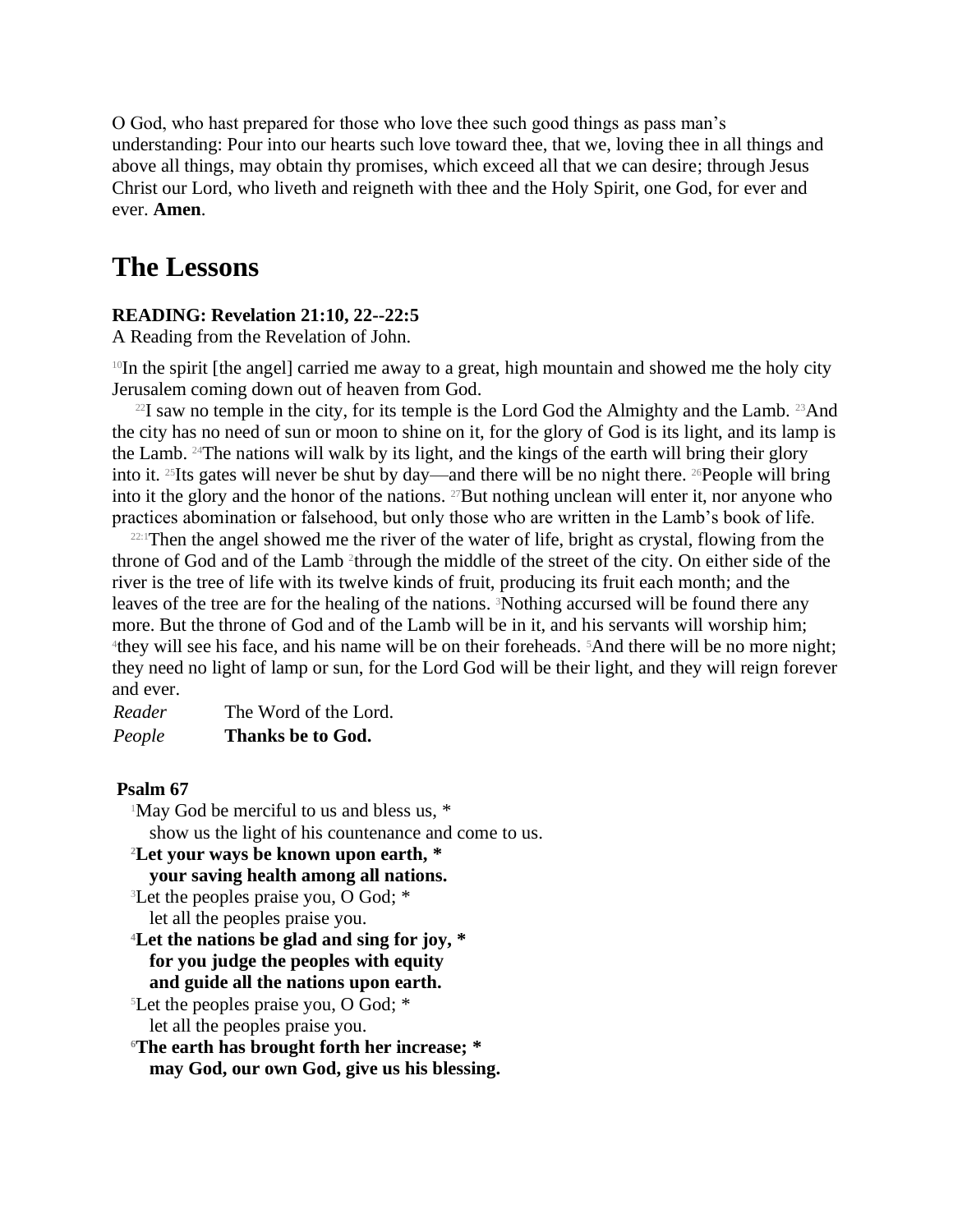<sup>7</sup>May God give us his blessing, \*

and may all the ends of the earth stand in awe of him.

#### **GOSPEL: John 14:23-29**

The Holy Gospel of our Lord Jesus Christ according to John.

#### *People* **Glory be to thee, O Lord.**

<sup>23</sup> Jesus [said to Judas (not Iscariot),] "Those who love me will keep my word, and my Father will love them, and we will come to them and make our home with them. <sup>24</sup>Whoever does not love me does not keep my words; and the word that you hear is not mine, but is from the Father who sent me.

 $25$ <sup>4</sup>I have said these things to you while I am still with you. <sup>26</sup>But the Advocate, the Holy Spirit, whom the Father will send in my name, will teach you everything, and remind you of all that I have said to you. <sup>27</sup>Peace I leave with you; my peace I give to you. I do not give to you as the world gives. Do not let your hearts be troubled, and do not let them be afraid. 28You heard me say to you, 'I am going away, and I am coming to you.' If you loved me, you would rejoice that I am going to the Father, because the Father is greater than I. <sup>29</sup>And now I have told you this before it occurs, so that when it does occur, you may believe."

The Gospel of the Lord. *People* **Praise be to thee, O Christ.**

#### **THE SERMON**

**THE CREED We believe in one God, the Father, the Almighty, maker of heaven and earth, of all that is, seen and unseen. We believe in one Lord, Jesus Christ, the only Son of God, eternally begotten of the Father, God from God, Light from Light, true God from true God, begotten, not made, of one Being with the Father. Through him all things were made. For us and for our salvation he came down from heaven: by the power of the Holy Spirit he became incarnate from the Virgin Mary, and was made man. For our sake he was crucified under Pontius Pilate; he suffered death and was buried. On the third day he rose again in accordance with the Scriptures; he ascended into heaven**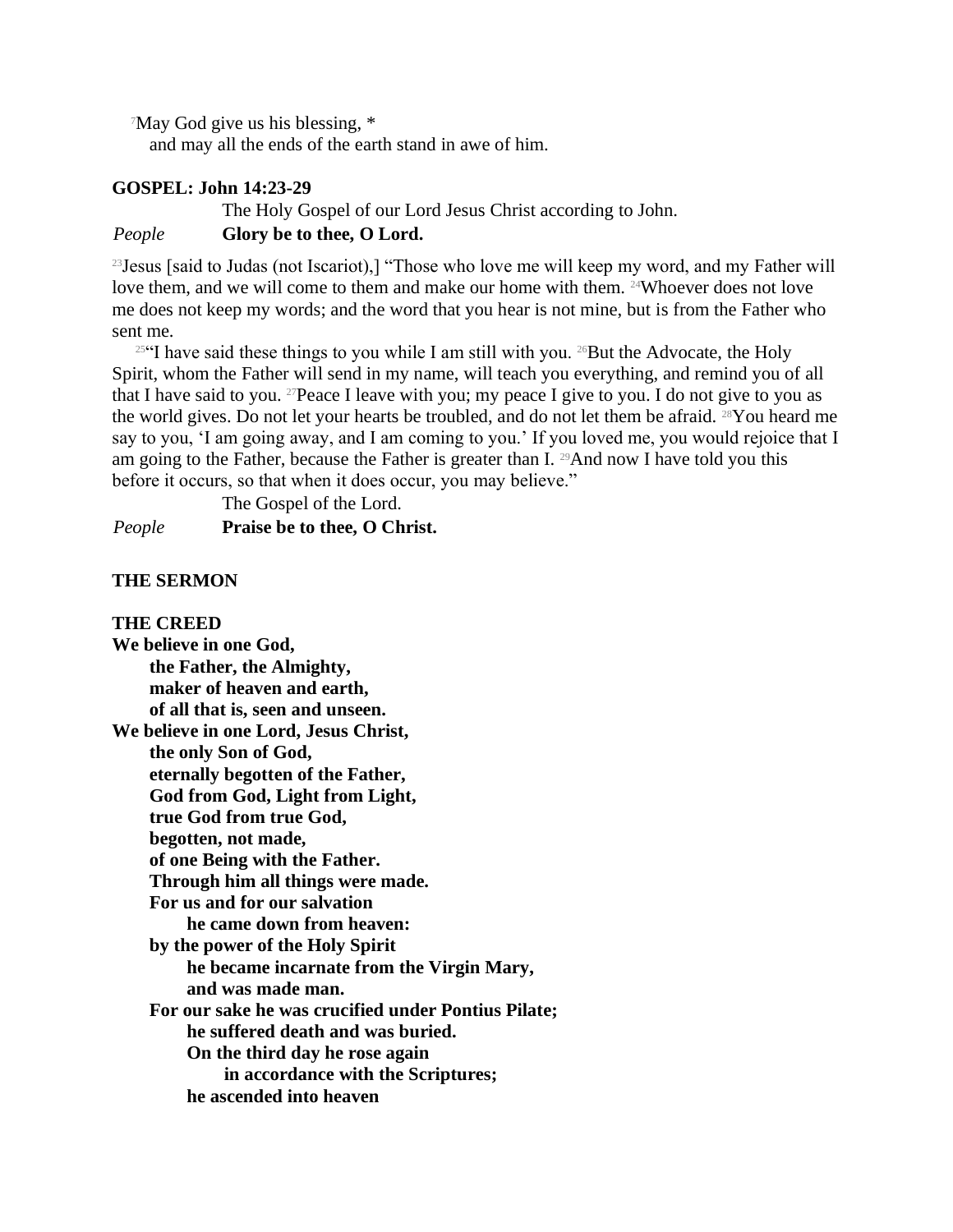**and is seated at the right hand of the Father. He will come again in glory to judge the living and the dead, and his kingdom will have no end. We believe in the Holy Spirit, the Lord, the giver of life, who proceeds from the Father and the Son. With the Father and the Son he is worshiped and glorified. He has spoken through the Prophets. We believe in one holy catholic and apostolic Church. We acknowledge one baptism for the forgiveness of sins. We look for the resurrection of the dead, and the life of the world to come. Amen.**

#### **THE PRAYERS OF THE PEOPLE**

Let us pray for the whole state of Christ's Church and the world.

Almighty and everliving God, who in thy holy Word hast taught us to make prayers, and supplications, and to give thanks for all men: Receive these our prayers which we offer unto thy divine Majesty, beseeching thee to inspire continually the Universal Church with the spirit of truth, unity, and concord; and grant that all those who do confess thy holy Name may agree in the truth of thy holy Word, and live in unity and godly love.

Give grace, O heavenly Father, to all bishops and other ministers [especially [1, that they may, both by their life and doctrine, set forth thy true and lively Word, and rightly and duly administer thy holy Sacraments.

And to all thy people give thy heavenly grace, and especially to this congregation here present; that, with meek heart and due reverence, they may hear and receive thy holy Word, truly serving thee in holiness and righteousness all the days of their life.

We beseech thee also so to rule the hearts of those who bear the authority of government in this and every land [especially \_\_\_\_\_\_\_\_\_\_], that they may be led to wise decisions and right actions for the welfare and peace of the world.

Open, O Lord, the eyes of all people to behold thy gracious hand in all thy works, that, rejoicing in thy whole creation, they may honor thee with their substance, and be faithful stewards of thy bounty.

And we most humbly beseech thee, of thy goodness, O Lord, to comfort and succor [\_\_\_\_\_\_\_\_ and] all those who, in this transitory life, are in trouble, sorrow, need, sickness, or any other adversity.

And we also bless thy holy Name for all thy servants departed this life in thy faith and fear [especially \_\_\_\_\_\_\_\_\_\_], beseeching thee to grant them continual growth in thy love and service; and to grant us grace so to follow the good examples of [\_\_\_\_\_\_\_\_\_\_ and of] all thy saints, that with them we may be partakers of thy heavenly kingdom.

Grant these our prayers, O Father, for Jesus Christ's sake, our only Mediator and Advocate. **Amen***.*

#### **OFFERTORY SENTENCE**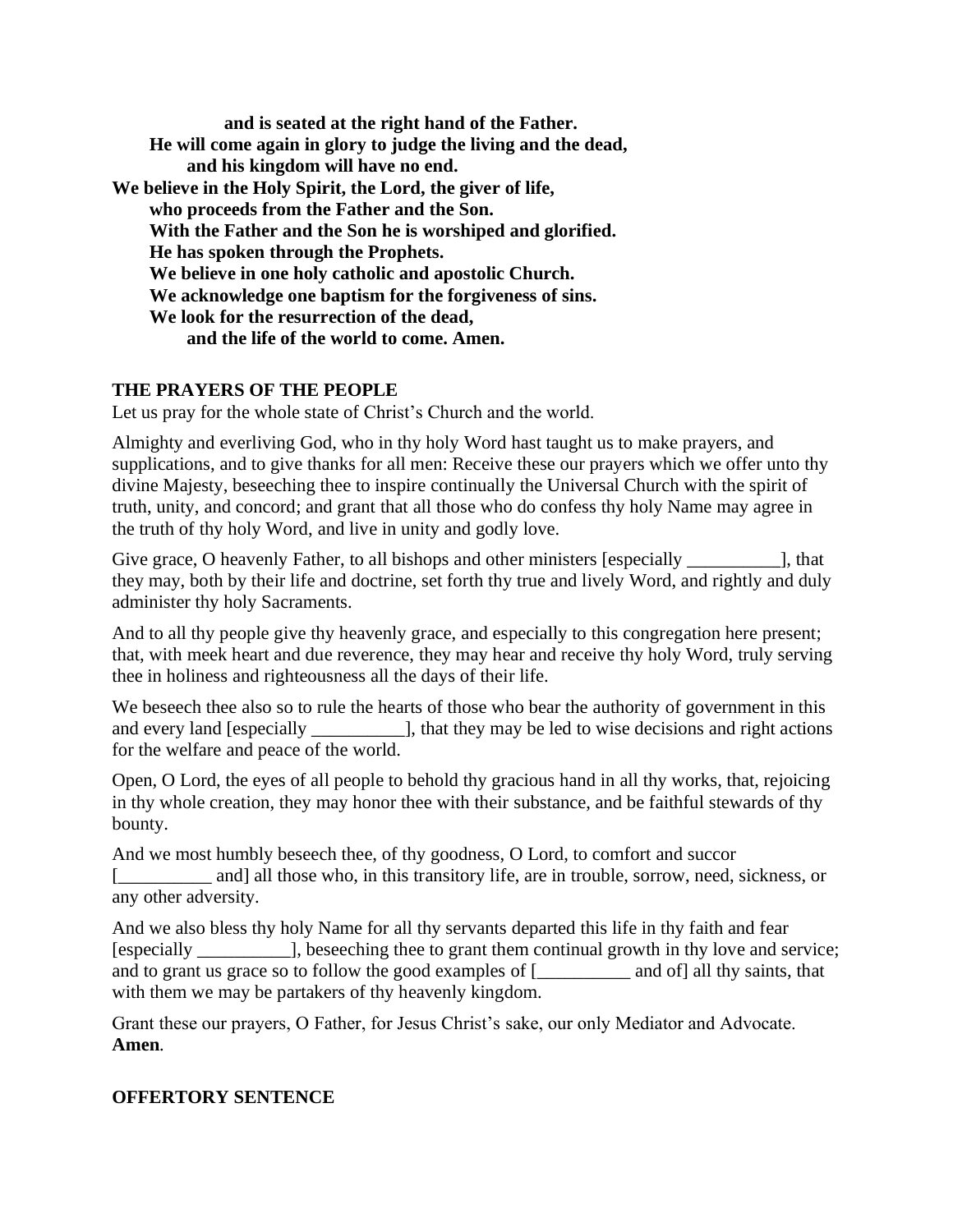#### **OFFERTORY MUSIC:** *Be Not Afraid*

You shall cross the barren desert, but you shall not die of thirst. You shall wander far in safety though you do not know the way. You shall speak your words in foreign lands and all will understand. You shall see the face of God and live.

Be not afraid. I go before you always. Come, follow me, and I will give you rest.

If you pass through raging waters in the sea, you shall not drown, If you walk amid the burning flames, you shall not be harmed. If you stand before the pow'r of hell and death is at your side, know that I am with you through it all.

Blessed are your poor, for the kingdom shall be theirs. Blest are you that weep and mourn, for one day you shall laugh. And if wicked men insult and hate you all because of me, blessed, blessed are you!

#### **THE LORD'S PRAYER**

And now, as our Savior Christ hath taught us, we are bold to say,

**Our Father, who art in heaven, hallowed be thy Name, thy kingdom come, thy will be done, on earth as it is in heaven. Give us this day our daily bread. And forgive us our trespasses, as we forgive those who trespass against us. And lead us not into temptation, but deliver us from evil. For thine is the kingdom, and the power, and the glory, forever and ever. Amen.**

**THE GRACE**